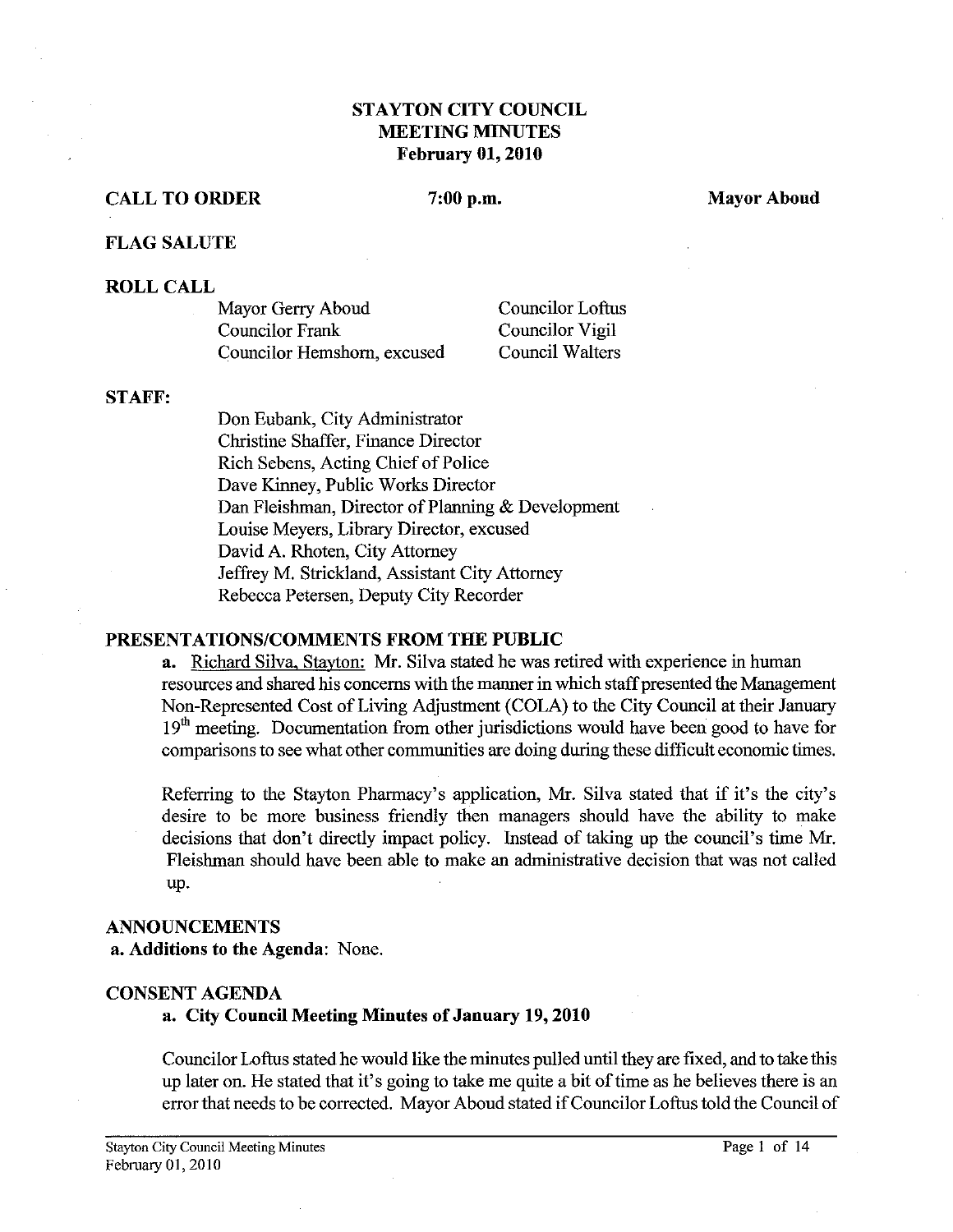the error, it could be corrected. Councilor Loftus stated it would take about 12-15 minutes. Mayor Aboud asked Councilor Loftus if he had brought it to staff's attention and Councilor Loftus stated no that he was doing his research and only finished it before the meeting. Mayor Aboud suggested forgoing the approval of the minutes at this meeting until Councilor Loftus could discuss the issue with staff, and asked if that would be OK with everyone. Councilor Loftus stated that was not OK with him. Mayor Aboud stated he was not sure the council has 12-15 minutes at the beginning of the meeting to discuss them. Councilor Loftus stated they could be discussed at the end of the meeting, and asked that they be pulled from the consent agenda.

### **PUBLIC HEARINGS**

# **Code Amendment to revise standards for Electronic Message Signs File #09-0912009**

**a. Commencement of public hearing:** Mayor Aboud opened the public hearing at 7:09 p.m. and read the opening statement.

b. **Ex parte contact, conflict of interest, bias, etc.:** Councilor Vigil declared he may have a conflict as he owns a business and has signs. Councilor Loftus declared that he had contact with several citizens in the audience and at his business he has signs that may be out of compliance.

**c. Staff Report: Mr.** Fleishman reviewed the staff memorandum included in the council packet. The Stayton/Sublimity Chamber of Commerce approached the City of Stayton about the possibility of replacing the existing plastic changeable letter sign at the Stayton Library with an electronic sign. The current code allows electronic message signs only in the Commercial and Industrial Zones. In response to the request from the Chamber, the proposed amendment would allow electronic message signs in the Public/Semi-Public zone, which would allow these types of signs to be erected at the library, most schools, churches and the hospital. Mr. Fleishman also explained the changes to the standards that electronic message would need to meet.

**d. Proponent's Testimony:** B. C. Nelson Stayton. Dr. Nelson stated that he would like electronic message signs to be included in all business districts. The colors should not be limited to only white and amber and no special allowances for community boards should be made. The regulations should apply to all.

Mary Albert, Stayton/Sublimity Chamber staff stated she had spoken to neighbors on Locust Street regarding the flashing sign at Stayton High School and they did not have an issue with the colors, in fact they stated they would like to see more signs advertising community events.

**Lany** Emery, Stavton. Referring to the frequency in which the message would change, Mr. Emery stated that one minute is too long and he has a problem with the color proposed.

- **e. Opponent's Testimony:** None
- **f. General Testimony:** Rich Kingslev, Camrnack-Kingslev Insurance, Stavton. Mr.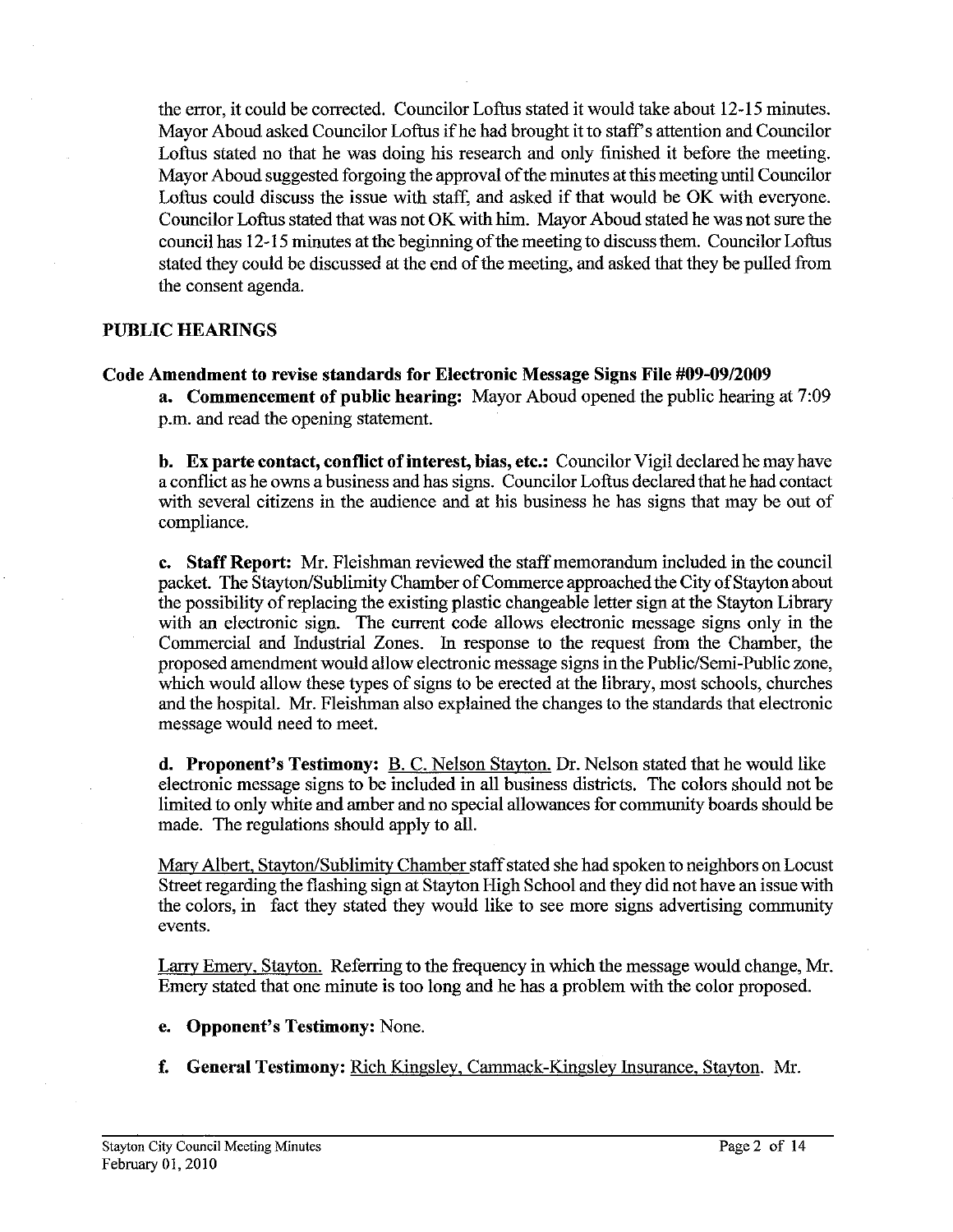Kingsley stated that eight to ten seconds is sufficient amount of time before the message changes and colors should be limited, but not just to amber and white.

Dan Brummer, Stayton. Mr. Brummer asked that folks keep in mind what business districts would look like long term if everyone placed electronic message signs at their business.

**g. Questions from the Public:** None.

**b. Questions from the Council:** Councilor Walters asked if the brightness coming off the sign would be measured. Mr. Fleishman stated the proposed luminance standard is a per square meter standard. The proposed standard in the code is that the luminance in the sign is limited to no more than 280 candelas per square meter, and that the applicant is required to submit certification from the manufacturer that it is met. There is no requirement that the city's code enforcement officer would need to purchase a light meter.

Councilor Loftus asked Dr. Nelson if he could design his dream sign what would it look like. Dr. Nelson stated he was pleased with what he can do with his sign as long as the time and temperature can be added.

**i.** Staff Summary: Mr. Fleishman stated staff will not need to purchase special equipment for monitoring the signs as the certified standards will be included when the permit is issued. The Planning Commission has recommended approval of the amendment with a licensing procedure to assure compliance with the operational aspects of the land use code. Staff will draft an ordinance to implement a procedure if it is the council's desire.

**j. Close of Hearing:** There being no further testimony, Mayor Aboud closed the public hearing at 7:45 pm.

### **Code Amendment re: Annexations Fie** # **12-11/2009**

**a. Commencement of public bearing:** Mayor Aboud opened the public hearing at 7:47 pm and read the opening statement.

**b. Ex parte contact, conflict of interest, bias, etc.:** None.

**c. Staff Report: Mr.** Fleishman reviewed the staff memorandum included in the council packets.

**d. Proponent's Testimony:** None.

**e. Opponent's Testimony:** None.

- **f. General Testimony:** None.
- **g. Questions from the Public:** None,

**Questions from the Council:** Councilor Loftus asked how much it will cost the city in lost opportunity to the individual trying to develop his land and to our citizens if the financial burden is too great. Mr. Fleishman stated the costs could be significant. The charter committee recommended the change, which was approved by the City Council and the citizens approved it.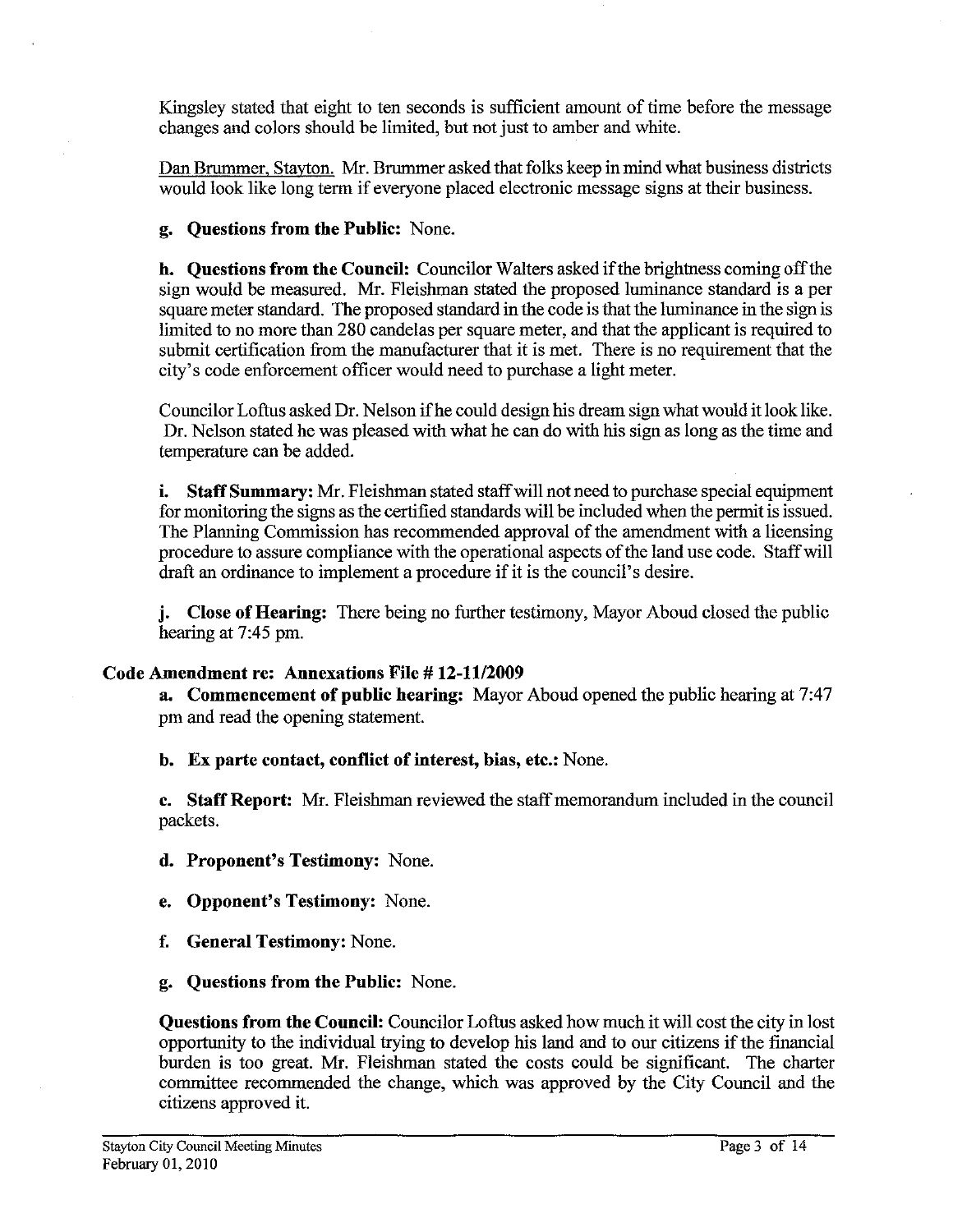#### **h. Staff Summary:** None.

**i. Close of Hearing:** There being no further testimony, Mayor Aboud closed the public hearing at 7:53 pm.

### **Minor Modification of Previously Approved Site Plan 102 Martin Drive,**  Land Use File #10-10/2009

**a. Commencement of public hearing:** Mayor Aboud opened the public hearing at 7:54 pm.

### **b. Preliminary Matters:**

**1. Ex parte contact, conflict of interest, bias, etc:** Councilor Loftus stated he doesn't know the owner of the property but on his behalf the council should postpone the hearing until the applicant can be present. He declared he had no bias or conflict.

### **2. Opening Statement:** Mayor Aboud read the opening statement.

**c. Staff Introduction:** Since the applicant was not present, Mr. Fleishman gave a brief introduction of the proposal. The applicant submitted a letter which is in the packet stating he was not able to be at the meeting, but he did not request a continuance. The application is to place a 16 by 20 foot overhang addition to the south side of the pharmacy building to provide coverage during inclement weather. The applicant would like to remove the curb area where the driveway and the path are adjacent to each other to allow drivers waiting in line to pass other cars. Currently cars are driving up onto the curb area to get around the other cars. Posts will be placed on the pedestrian path to support the overhang. The pedestrian path was installed by the applicant at the time that the store was built and did not appear to be a condition of approval at that time. The applicant is not considering removing the path - he's talking about removing the curb as it doesn't adequately separate the cars from the pedestrian path. In his letter submitted, Mr. Netland is proposing to stripe the path or place some raised bumps to delineate the distinction between the driveway and the pedestrian path.

Councilor Frank asked if there was a way for the council to go along with the staff decision made initially. Mr. Fleishman stated since the council took jurisdiction of the application at a previous meeting the public hearing process needs to be satisfied. One of the decisions could be to uphold the decision of the planner.

Councilor Frank asked what difference would it make to have the applicant present, **as** at this point the council doesn't know if the applicant wishes a continuance or if he would be at the next meeting. Mr. Fleishman stated that if the applicant is present he can then answer questions the council might have. The Council agreed to move forward with the public hearing.

# **d. Applicant's Testimony:** None.

**e. Staff Report: Mr.** Fleishman stated his decision was to approve the application based on the aerial photo and he placed a condition of approval that the pedestrian path be physically connected to the sidewalk on the south side of Martin Drive. Based on the more complete information fiom the applicant about his plans, Mr. Fleishman **as** recommended that the council require the applicant to visually distinguish those portions of the pedestrian walkway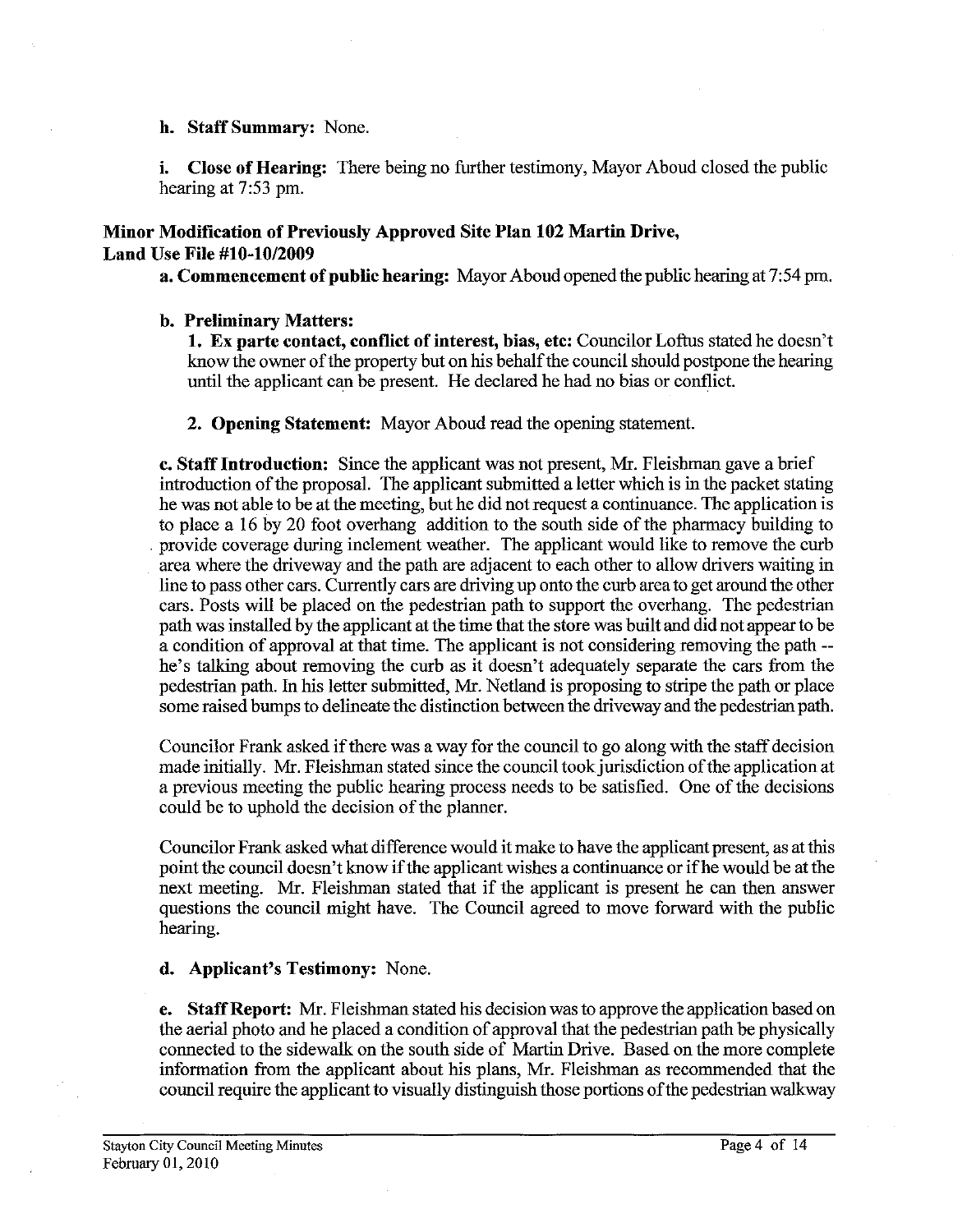that are adjacent to the driveway by painting it or the installation of surface mounted reflective mounds.

**f. Questions from the Council:** Councilor Loftus asked when the applicant proposed the over hang and you look at the aerial photograph and your looking at the curb, how far over on the path ways are the automobiles intruding onto the pathway, how wide is the area? Mr. Fleishman stated it is wide enough for two cars, one to be sitting at the drive-through window and another car to comfortably pass and stay on the asphalt. Mr. Fleishman stated he did not know the exact measurement -- it's a 20 foot overhang so its' probably close to 20 feet of asphalt including both the driveway and the path.

Councilor Loftus stated he noticed some under mining taking place underneath the pathway and asked if it was being caused by the automobiles, and asked whether or not the reinforcing of the pathway had been considered? Mr. Fleishman stated no it was not.

Councilor Vigil asked for clarification of the last paragraph in the applicants' letter. Mr. Fleishman read the paragraph. Councilor Vigil asked for clarification of the wording outside curb, and asked if there is an inside curb. Mr. Fleishman stated the inside curb is the curb that separates the drive through driveway from the pedestrian path as opposed to the curb at the street. Surface mounted reflective mounds could be installed, is there an interpretation of "could be installed"? Mr. Fleishman stated the applicant is suggesting it as an option should council be concerned with the demarcation of the pedestrian path. If the applicant removed the curb completely, would there be anything that was more than a little bump that would stop you before you could drive into the pond. Mr. Fleishman stated at this point there is no physical barrier to keep anyone from going down the slope into the pond, if the curb was removed. (at this point staff informed Mr. Fleishman that a fence exists before you would run into the pond)

Councilor Walters asked if the city would be liable if the curb was removed and a car went into the pedestrian pathway and hit someone. Mr. Rhoten stated the what ever happens on the owners property is their liability. If the pathway was established by the applicant and not the city, the city is not liable.

**g. Proponent's Testimony:** Larry Emery, Stavton. Mr. Emery stated he has a problem with the whole process. The applicant has met the criteria, Mr. Fleishman has approved it, and they should be able to move forward with it.

Richard Silva Stavton. Mr. Silva stated he too is in support of the proposal especially if the city is wishing to be business friendly and to remind ourselves that this is the applicant's property.

Mayor Aboud explained the decision-making process and that some time ago a stipulated Judgment for Santiam Station required all site plans in the development to come before the City Council. Secondly he called up the decision because he believed it was eliminating the pathway and that is why he called up the decision, not because he is anti-business.

**h. Opponent's Testimony:** John Brandt, Stavton. Mr. Brandt stated that after reading the Applicant's letter addressing the removal of the curb and the reflective mounds his concerns were satisfied. The trails committee produced a trail plan for the entire city but he's not sure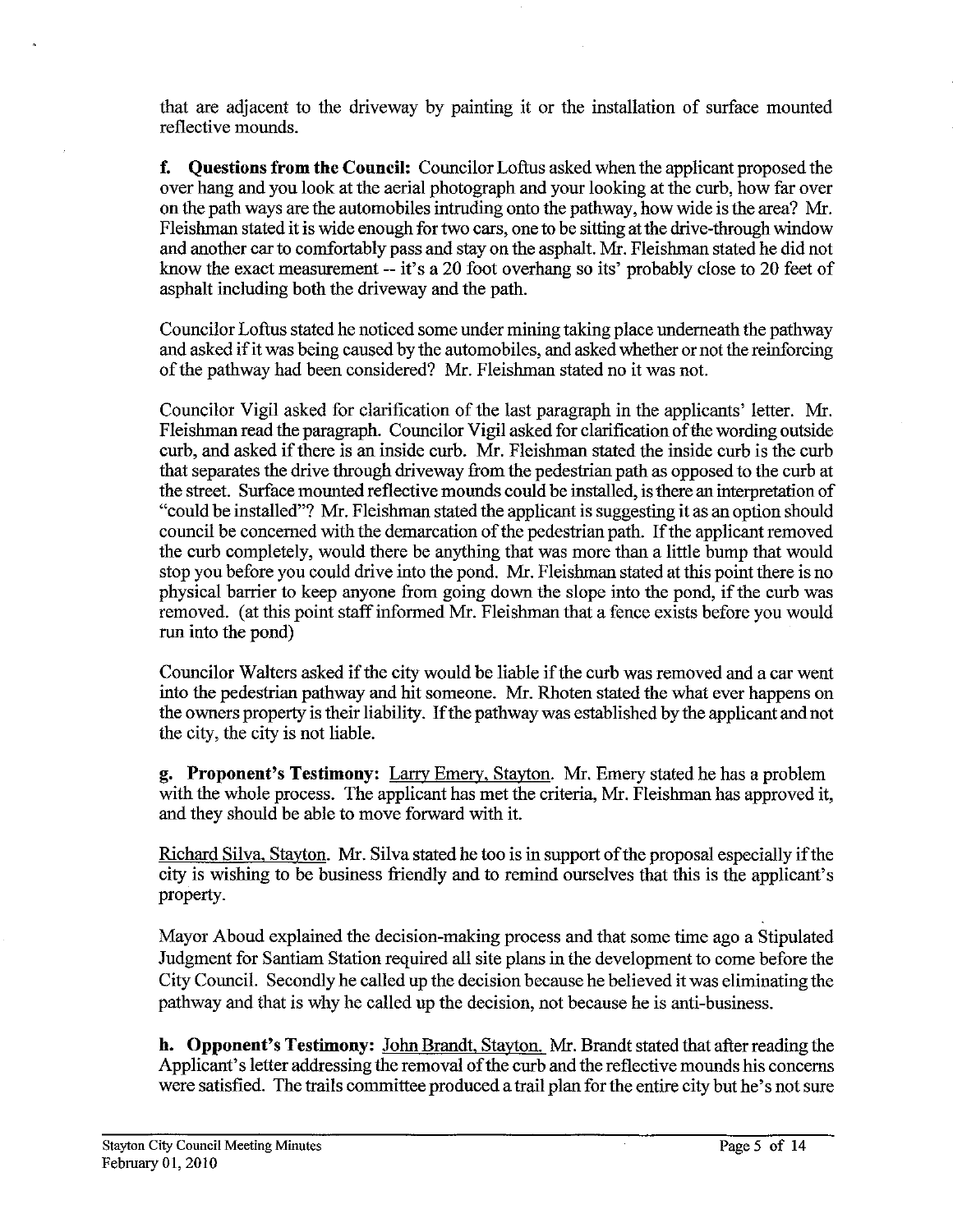anyone is monitoring the impact of the plan to make sure development respects the intent of the plan. The path that runs adjacent to the pharmacy was part of the master trails plan and was not something that the applicant just decided to construct.

### **i. Governmental Agency Testimony:** None.

**j. General Testimony:** Dan Brummer. Stavton. Mr. Brummer stated he too had concerns but most of them had been satisfied with the applicant's recent letter. There is a second curb and the fence sits on it, also the applicant's might want to go longer than 20 feet. He then read a prepared statement addressing various driving habits of individuals and the sharing of driveways with pedestrians.

Alan Roth, Stavton. Mr. Roth stated when developing Roth's Estates he was made to put in a private driveway on a private foot path. The city needs to decide what they want.

Richard Silva, Stayton. Mr. Silva stated the council should use reasonableness and support the planner's decision.

**k. Questions from the Public:** None.

**I. Questions from the Council:** Councilor Frank stated the land use decision-making process was followed and there was no flaw in the process.

Councilor Walters asked if the property line through the parcel is a true property line and could the property be divided. Mr. Fleishman stated that Marion County Assessor's office shows them as two separate **tax** parcels under common ownership. Mr. Fleishman stated for the purposes of the land use code in this zone there is a zero foot setback, then it goes to Marion County and their code might say it is not permissible.

### **m. Applicant's Summary:** None.

**n. Staff Summary: Mr.** Fleishman stated should the council wish to close the hearing Staff's recommendation would be to approve the application by adopting the draft order in the packet which provides for a condition of approval that a raised bump or paint would delineate the distinction between the driveway and the pedestrian path.

#### **o. Close of Hearing:**

**Motion:** From Councilor Loftus, seconded by Councilor Walters, to close the hearing and move forward. Motion Passed 4:O.

There being no additional testimony, Mayor Aboud closed the public hearing at **8:36** pm.

### **p. Council Deliberation:**

Councilor Loftus stated he has some concerns regarding pedestrian safety and the undermining that's occurred on the pathway, but that's relatively minor. He further stated that he thinks based on what he has heard the issues that he wanted to talk to the owner have pretty much been addressed.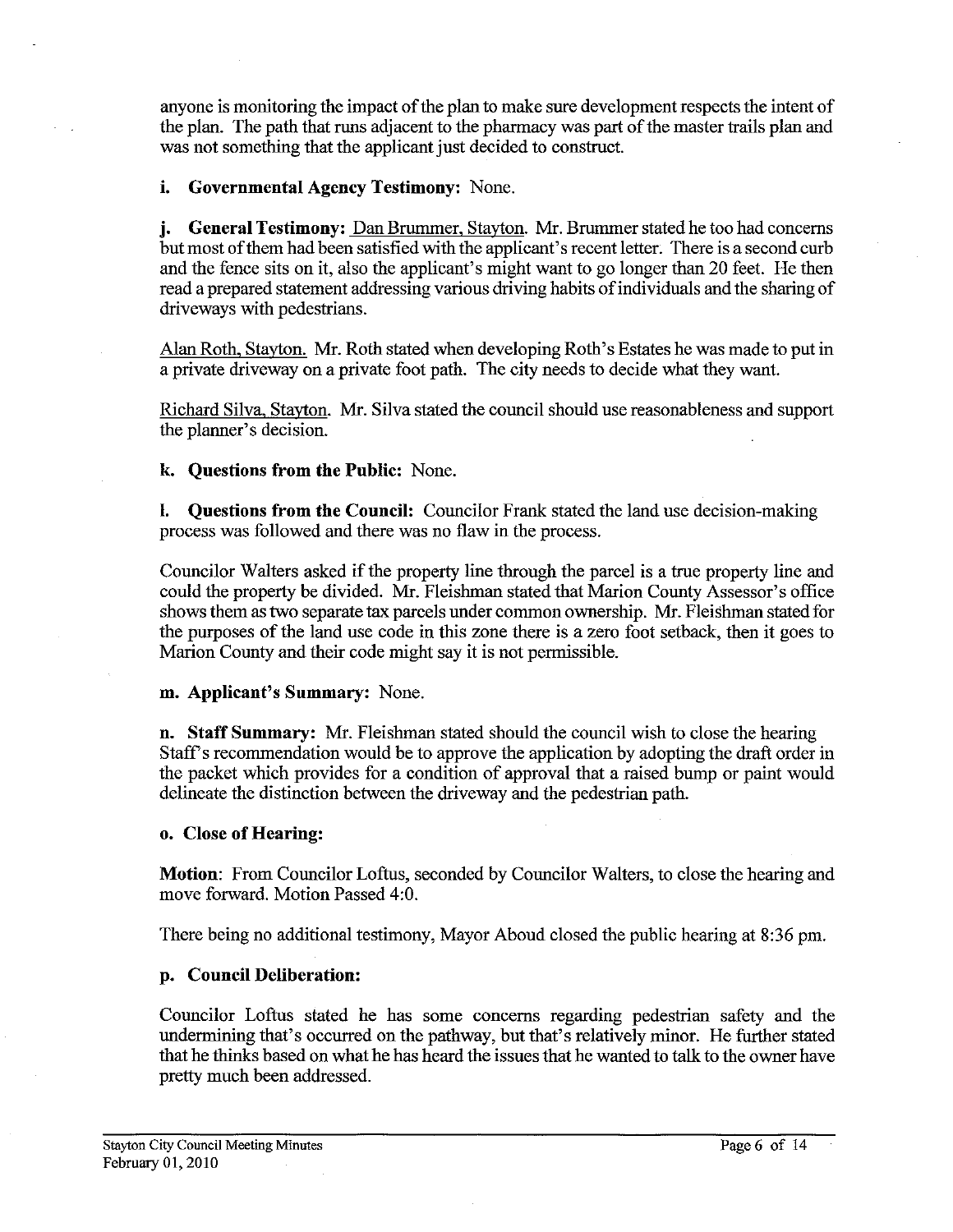#### **q. Council Decision:**

**Motion:** From Councilor Loftus, seconded by Councilor Walters, to move the Stayton City Council approve the application for Site Plan Review of James Netland (Land Use File #lo-10109) and adopt the draft order presented by Staff.

**Discussion:** Councilor Frank asked if the motion would include the bumps and the paint. Mr. Fleishman stated the draft order includes a condition of approval that says the applicant shall visually distinguish those portions of the pedestrian walk way adjacent to the driveway by painting it or the installation of surface mounted reflective mounds.

Councilor Vigil stated the condition does not say that the path will stay there, that it says the path that's adjacent to the driveway. If the path was completely removed there would no longer be apath. Mr. Fleishman explained that the application the council is approving says there is a path that will stay there, so there is no reason to have a condition that asks the applicant to do what he said he was going to do.

Councilor Loftus stated that he really appreciated all of the citizen participation. He feels the council got some really good input and the decision that the Planner had originally made was a very good decision. He said he felt the council has spent a lot of time on the application but ultimately have come up with a better solution. He would like to caution the council that if they're going to require this delineation that we use some type of reflective tape vs. the bumps because at night the bumps might cause someone to trip, and there's a lot of seniors in the area.

**Motion passed:** The council was polled, Motion passed 4:O.

In response to Mr. Brandt's concern regarding the trail issue(s), Mr. Kinney stated that Mr. Fleishman is providing the Park  $&$  Recreation Board with the opportunity to make comments on trails issues before final decisions are made.

Meeting recessed at 8:42 pm, and reconvened at 8:50 pm.

### **UNFINISHED BUSINESS** - None,

### **NEW BUSINESS**

### **Code Amendment to revise standards for Electronic Message Signs File #09-09/2009**

**a. Staff Report: Mr.** Fleishman stated with the enactment of the new charter the ordinance enactment procedures have changed, and the readings by title only have been removed. Mr. Fleishman summarized suggested changes to the sign code, referencing testimony that was heard during the meeting.

**b. Council Deliberation:** Councilor Vigil stated he would prefer to review the sign code a section at a time, discuss changes and move to the next section until its' finished.

Councilor Frank stated he's good with the Planning Commissions decision and their decision doesn't need to be changed at all. Referring to electronic message signage he recently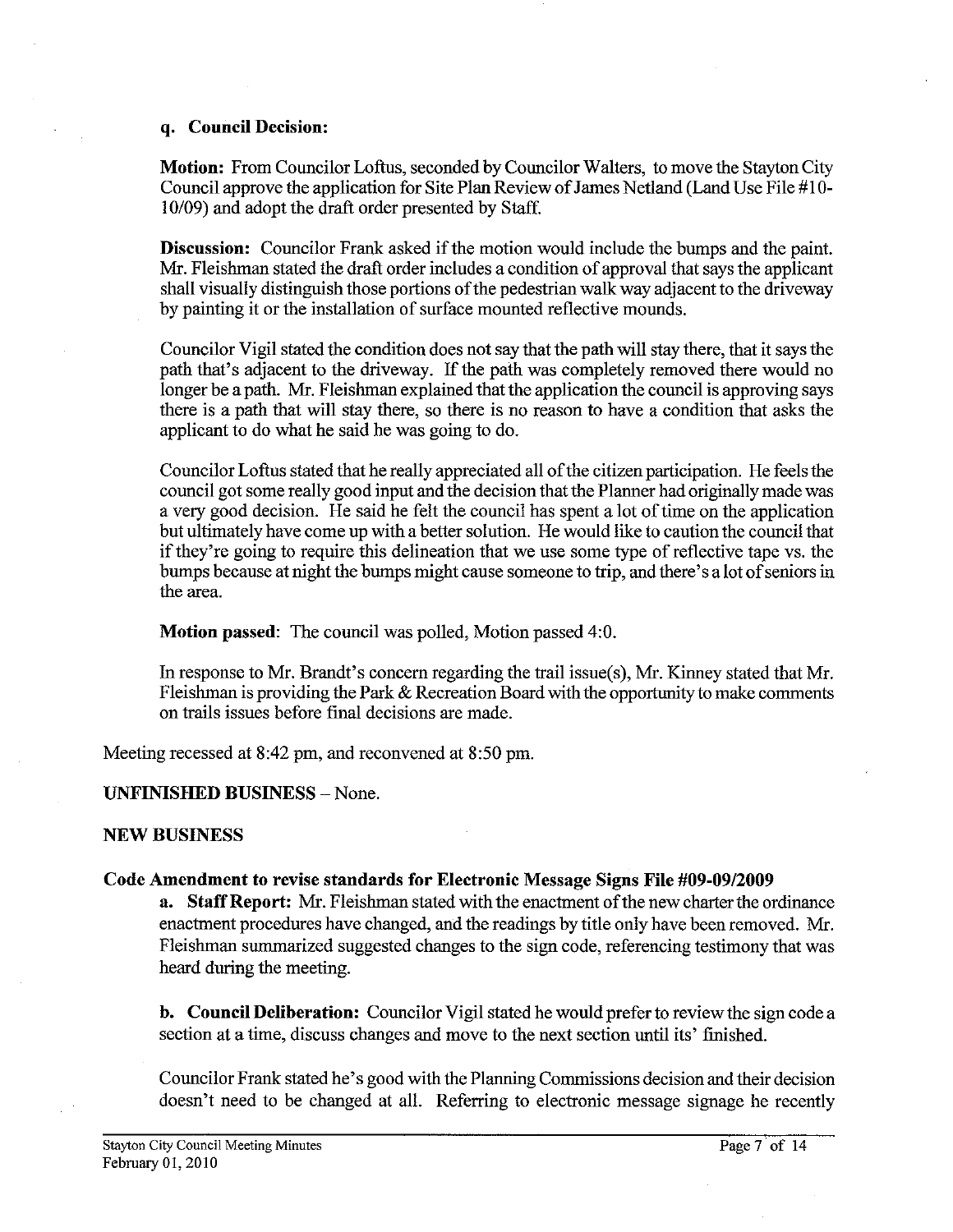viewed in Albany, Councilor Frank stated it was very over whelming once he became aware of it and the red was very distracting once he noticed it.

Councilor Loftus stated while it is a good idea to review the draft ordinance section by section in order to allow the dentist to proceed, it should also be the Council's prerogative to review the entire sign code at some future date as there are some provisions that the Planning Commission will be working on in the future in order to address issues that Dr. Nelson brought up, so the Council might be going through the various code sections again in the future.

Referring to 10.e.1), Councilor Loftus stated various times were recommended to change the frequency of the message. If you are trying to advertise your business and get exposure a 12 second change out should be permitted. The business owners should not be limited to only certain colors and graphics asthey should be able to get their message across, and having the opportunity to use other colors would be appropriate. The colors that are traditionally used in our flag along with holiday colors should be allowed.

Councilor Walters stated his residence is located near the high school and on a dark day or dark evening the sign is very bright. If you're reading the sign you're not watching where you're going. It needs to not be a disturbance to those driving a car. Once a minute for the timing works fine as most people can see it one time. Red should not be used on the signs as it should be kept for emergency situations.

Councilor Vigil stated the sign should not have too much on it or it becomes distracting. You need to be able to look at it and decipher what it says at a glance. **If** you have simple large words then they can flash but if you have a lot of words it would be very distracting to have them flash. The one minute change out is sufficient.

The following changes were made to the draft ordinance: 10.e.5) No more than one changeable sign with each street frontage with two sides allowed on each sign, on each street frontage.

Councilor Loftus stated he would like to hear from Dr. Nelson as to how the changes in the luminance of the sign would affect what he is proposing. Mayor Aboud stated the public hearing portion has been closed. Councilors Frank and Vigil stated they were not in favor of adding to the luminance of the candela. Councilor Walters stated he was looking for something that would add to the brightness during the daylight hours.

No changes were made to 10.e.7, 8, f., and g.

Councilor Loftus referring to item **3,** stated it's not OK to place logos and businesses on the signs but in item h. it's allowed? Mr. Fleishman explained the difference in the two. Item h. would allow a business name on the sign but not on the electronic changeable portion. Councilor Loftus asked what would be the requirement of how long the message would be allowed to stay on the sign. Mr. Fleishman stated it would be up to the property owner.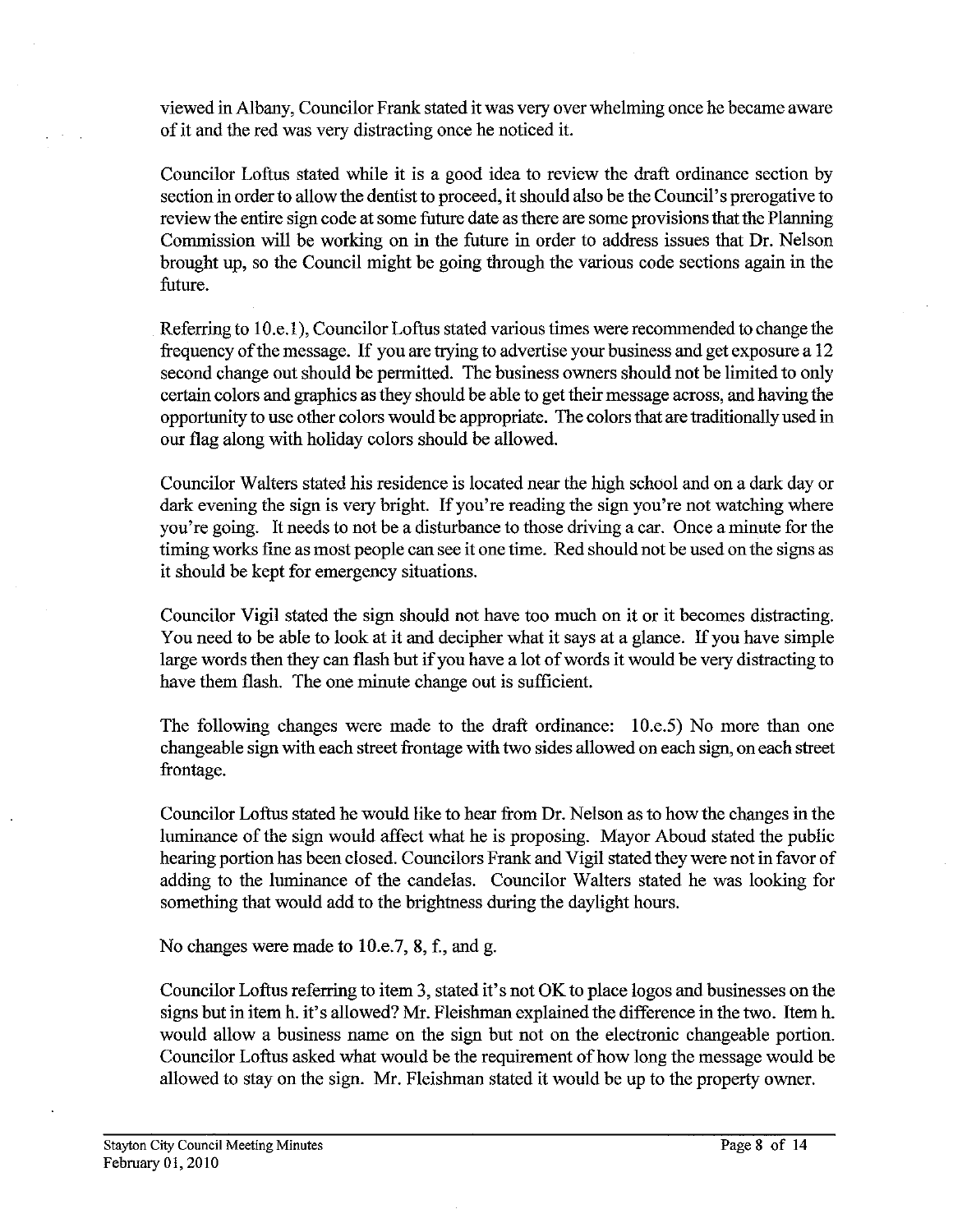In response to a question Mr. Fleishman explained that if the sign is dedicated to only community events but its provided by a business, then that business could put their business name on the sign as long as it doesn't take up more than 25% of the total sign area.

# **c. Council Decision:**

Councilor Vigil stated he'd like to approve the first consideration of the ordinance. The council reviewed it all line by line and discussed it thoroughly. Mayor Aboud stated item 6 needs to be determined as it was a split vote amongst the council. He asked Mr. Fleishman to bring back the second consideration and the council could make the determination at that point on that condition.

**Motion:** From Councilor Loftus, seconded by Councilor Vigil, to approve the first consideration of the proposed ordinance and request Staff make changes in the ordinance before the second consideration, and that the council determine what item 6 should be at the second consideration.

**Discussion:** Councilor Loftus asked if this would hold up any applicant wishing to move forward with a proposal. Mr. Fleishman stated the Planning Commission recently conditioned an application pending the outcome of the sign ordinance and until the City Council approves the sign ordinance no applicant would be able to move forward with the placement of an electronic message sign, as its' currently not allowed in the downtown zone.

**Motion withdrawn:** Councilor Vigil stated he wished to remove his second, and Councilor Loftus stated he was cancelling his original motion.

**Motion:** From Councilor Loftus, seconded by Councilor Vigil, to approve the first consideration of the proposed ordinance with the exception of item 6, e., that it be held back for second consideration until the next council meeting, but that it's also amended to include the downtown district so that any proposals currently being considered may move fonvard.

**Discussion:** Councilor Frank asked Mr. Fleishman if he knew why the Planning Commission had not included the downtown zone in the draft ordinance. Mr. Fleishman stated the issue had not come up and the Planning Commission did not think of it.

**Amended Motion:** From Councilor Loftus, seconded by Councilor Walters, to amend the motion to not include the downtown residential zone.

**Motion passed: 4:O.** 

**Modified Main Motion passed: 4:O.**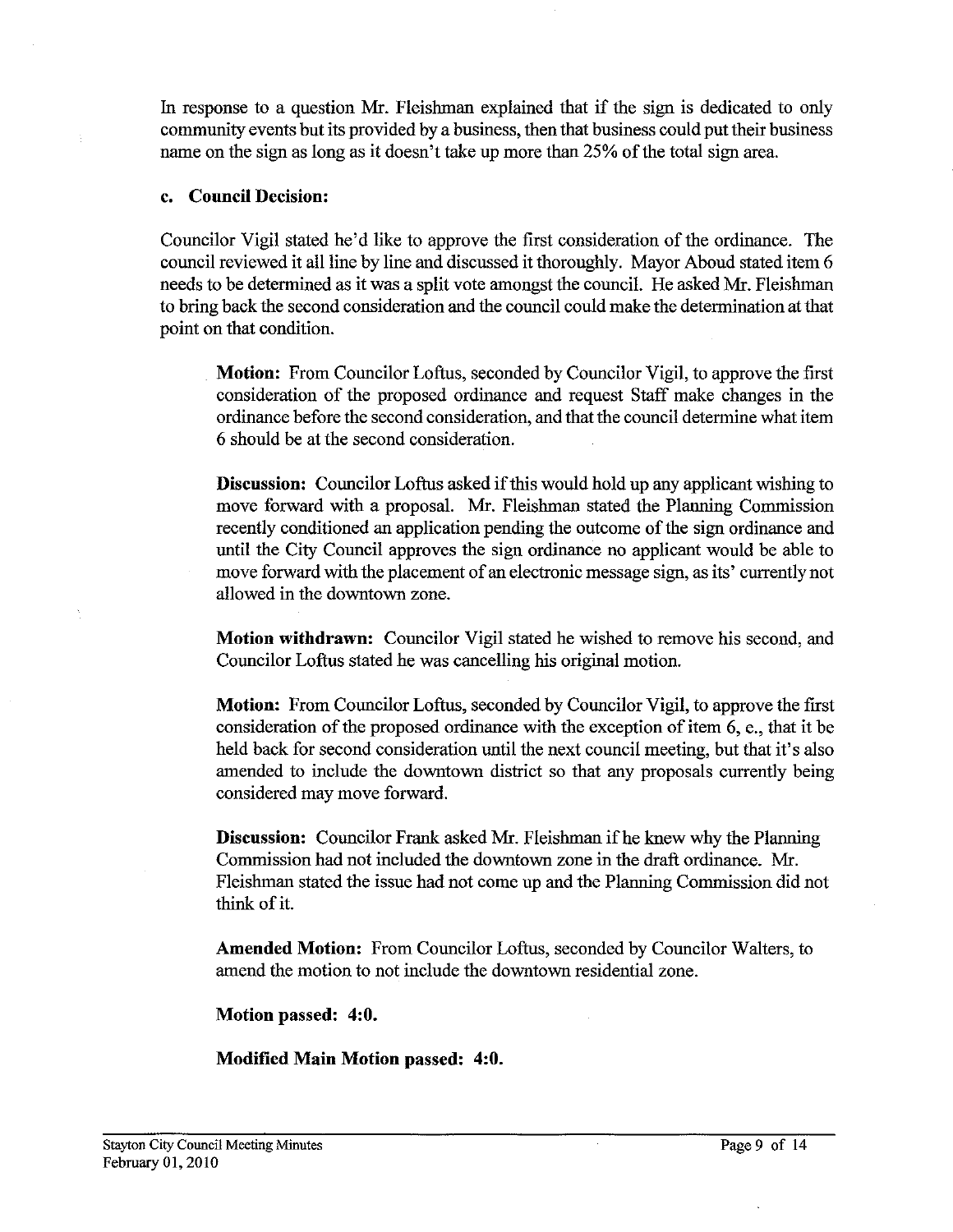# **Code Amendment re: Annexations File #12-1112009**

- **a. Staff Report: Mr.** Fleishman reviewed the staff report included in the Council packet.
- **b. Council Deliberation:** Councilor Vigil asked what the consequence would be if the code was not amended to match the charter. Mr. Rhoten stated the Charter would overrule what ever is in the code currently.

# **c. Council Decision:**

**Motion:** From Councilor Frank, seconded by Councilor Walters, to move the City council approve an Ordinance Amending Annexation Requirements of Stayton Municipal Code, Title 17 and Declaring an Emergency as presented. **Motion passed: 3:1 (Loftus)** 

Mayor Aboud explained that in order to be considered an emergency the vote needed to be unanimous, therefore the second consideration of the ordinance for adoption would be placed on the agenda for the February  $16<sup>th</sup>$  meeting.

# **Resolution #848 Change of Street Name of N. sth Avenue in Roth Estates to Orchard Court**

**a. Staff Report:** Mr. Fleishman reviewed the staff memorandum included in the council packet. An issue has arisen in the Roth Subdivision because the existing homes on E. Santiam are today numbered in the 900 block. In the past several weeks he has been working with Marion County mapping for emergency response agencies and they brought to his attention that the city has four addresses in the 900 block, three of which were located to the west of Eight Court, but because of the numbering system the city has used should be numbered in the 900 block. Letters were sent out to the affected property owners informing them of the change that needed to take place. Some of them have contacted planning staff and others have not. In retrospect staff should have sent letters asking the property owners to contact staff and then explain to them in person what was going to take place.

# **b. Council Deliberation:**

Alan Roth. Stayton. Mr. Roth stated he built the Roth Subdivision and met all the conditions required of him. He was instructed as to what the name of the street should be and questioned the name as it did not make sense. He was told it was correct and then was contacted later by public works staff and asked to change the name. The name Orchard is inconsistent with the numbered streets and it's a real inconvenience to have to change now. If the street names or addresses have to be changed wait until the property changes owners as to not inconvenience those living there.

Councilor Loftus asked how hard it would be to implement a policy, such as Mr. Roth suggested, that when the property is sold and new owners take possession, at that time the address would be changed making it more consistent with what the county, post office and various agencies would like to see as far as numbering. Mr. Fleishman stated the main difficulty in waiting until the property changes hands is there is no mechanism in place to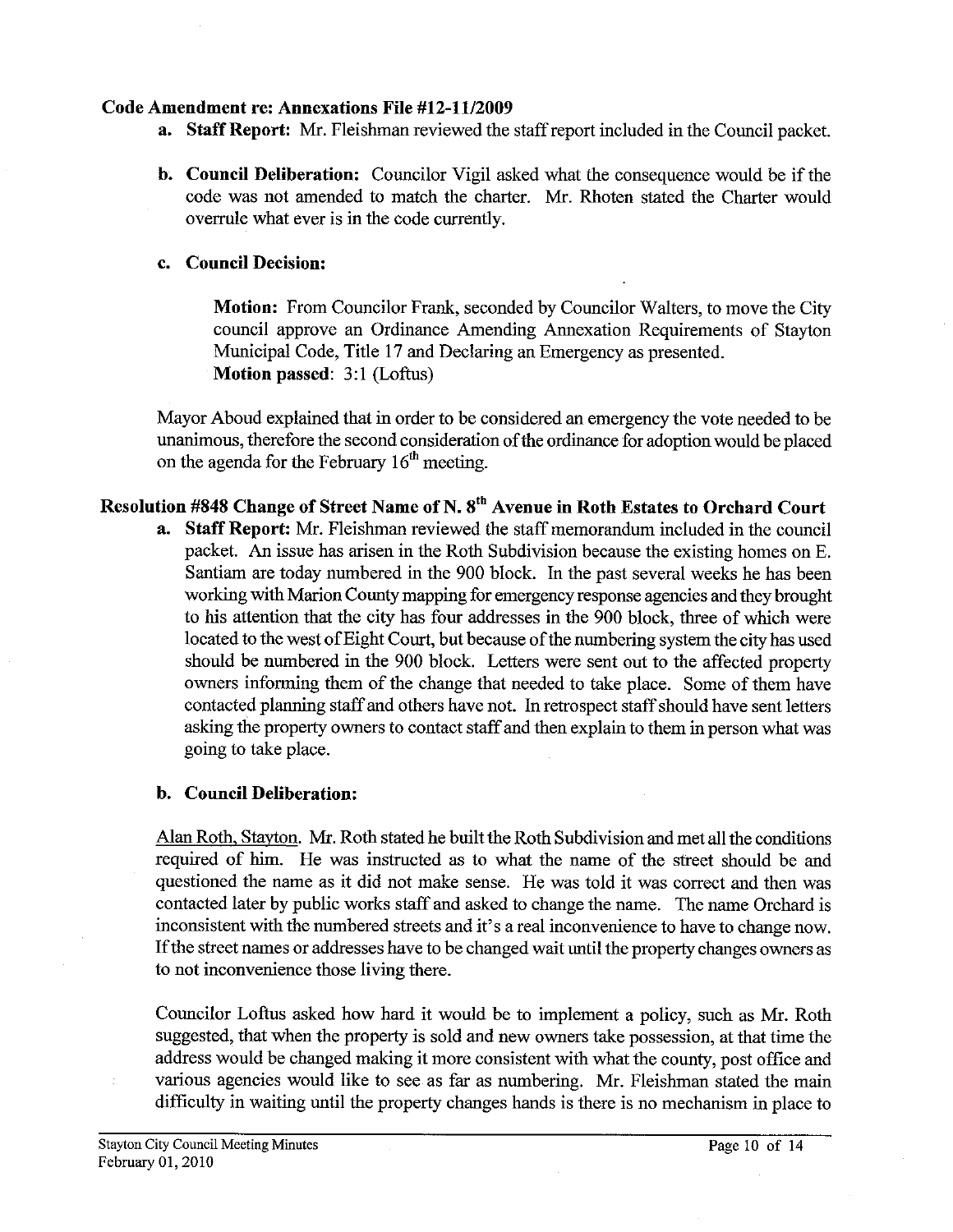where the city is notified that property has been sold. Councilor Frank asked if staff would bring back recommendations regarding the street name change and address the numbering issue at a later date.

# **c. Council Decision:**

**Motion:** From Councilor Frank, seconded by Councilor Walters, to move to approve Resolution No. 848 changing the street name of N. Eighth Court in Roth Estates to Orchard Court.

**Discussion:** Councilor Vigil pointed out that when a property owner is contacted and a change needs to be made to a street name, or address name, etc. and they do not want it to change until they move, it could be years before that happens then you end up with this type of situation.

**Motion passed: 3:l** (Loftus)

# **STAFFICOMMISSION REPORTS**

### **Acting Police Chiefs Report** - **Rich Sebeus**

**a. Yearly Statistical Report Police Department 2009:** This item was deferred until the January 16,2010 City Council meeting.

# **Public Works Director's Report** - **Dave Kinney**

a. **Project Funding Update for WWTP: Project Funding Update for WWTP:** Mr. Kinney explained the US Department of Agriculture Rural Utilities Services (USDA-RUS) staff in Portland has not finalized the funding package for the proposed Wastewater Treatment Facility improvements. The funding package must be submitted to the Washington DC office for review and approval before a letter of conditions approving the funding is provided to the City. The staff estimates the letter of conditions will not be issued until April 2010.

# **PRESENTATIONSICOMMENTS FROM THE PUBLIC**

**a.** Larry Emery, Stayton: Mr. Emery asked why two of the three sinks in the men's bathroom were turned off, and suggested the top of one of the toilets be fixed.

# **BUSINESS FROM THE CITY ADMINISTRATOR** - **None.**

### **BUSINESS FROM THE MAYOR**

**a. Formation of Committee:** Mayor Aboud stated at the last Town Hall Meeting Mr. Christensen talked about Economic Development in the community and discussed forming a committee but due to the late hour he would like to ask the Council if they would like to form this committee to discuss these various things related to Economic Development and for the Council to be thinking about what they want the committee to be working on. Be thinking about it and notify Don or the Mayor if you have any ideas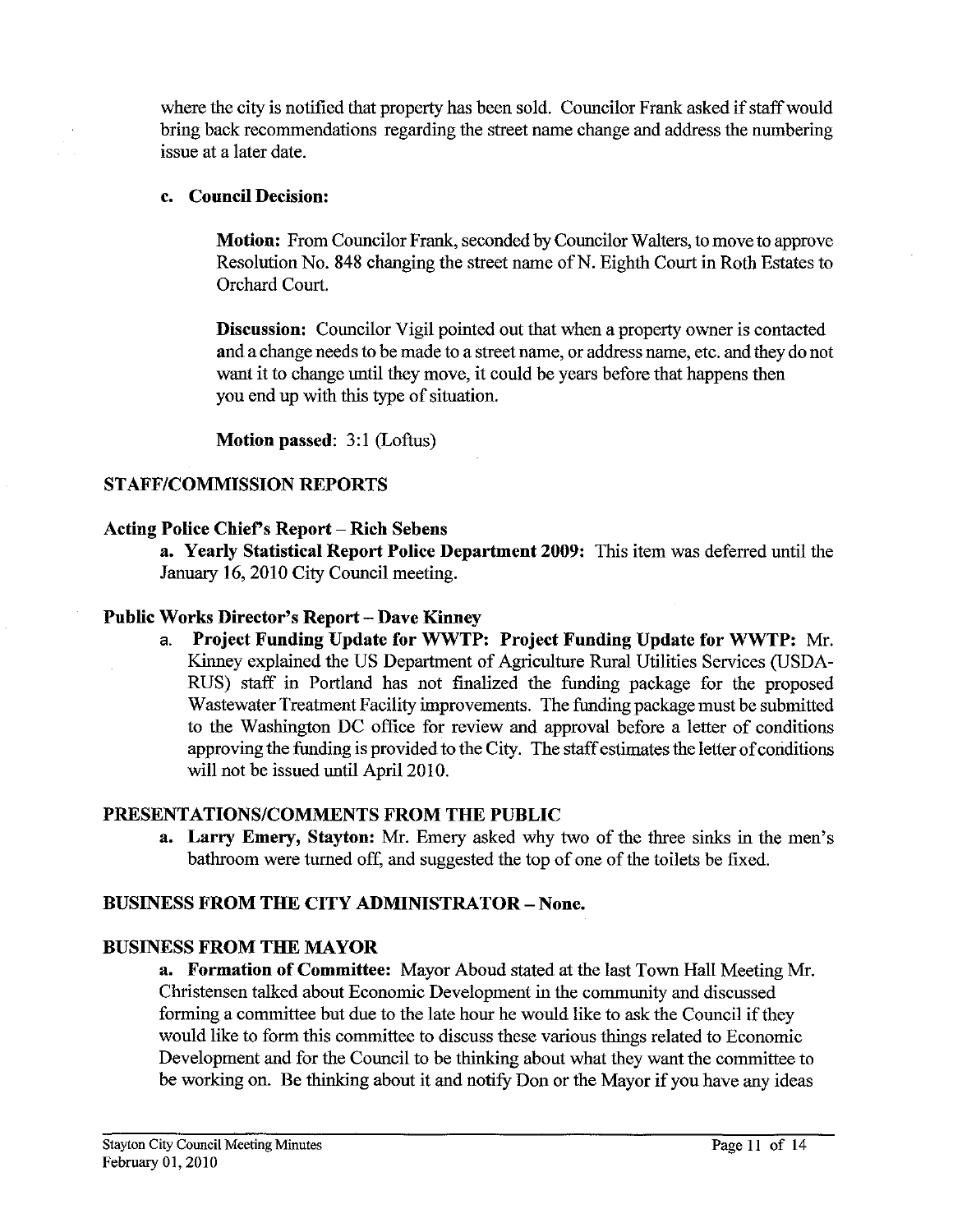before the next council packet comes out and we can put it into the packet. Also be thinking about who you would like to have part of the committee.

Councilor Frank asked that the parameters of the committee be very defined, as his concern is that it could be too broad and the committee would not get a lot done. It's an important area to be looking at what this committee is to be about. Mr. Eubank stated if the councilors have input get it to him for the inclusion in the packets. Mr. Fleishman tried to form a committee for two years was exactly what was talked about at a Town Hall meeting, and at the last meeting codes and SDC's were talked about.

#### **BUSINESS FROM THE COUNCIL**

**a. Management/Non-Represented COLA:** Councilor Frank stated his concerns with the way the COLA information was submitted to the Council at the last meeting. With no parity to other cities and asked why it was necessary to approve the COLA. Mr. Eubank stated it was part of a memorandum that Chris Childs used previously. If you look in the rules and regulations it says the City Administrator is to review annually and make recommendations to the Council.

Councilor Loftus stated a follow-up to an issue that he thinks Councilor Franks' touched on, the information that was provided at the last council meeting was unacceptable inadequate and in no way bears in reality when the consumer price index goes down. He didn't see how the COLA can be tied to a cost of living when the cost of living as actually decreased, consumer spending is down. He state he has grave concems based on Cascade Policy Institute's Research: they indicate that Measures 66  $& 67$  are going to cost Oregonians approximately 71,000 jobs that are already here in the state, that it will cost the State an additional 80,000 jobs that will never come because of our new tax structure, that the State of Oregon based their projections on the 05/06 income flows. If you look at the revenue flows for the State of Oregon in third quarter of 2009 their down by 12%. Council Loftus stated he was amazed that his fellow councilors made the decision that they did to pass this COLA without any, any information what so ever that was pertinent other than it felt good.

**b. City Council Meeting Minutes of January 19,2010:** Councilor Loftus said he has a problem with the minutes, and he's had issues over the last 13 months with inaccuracies in staff reports and he's absolutely beside himself with this factual error in the minutes. If you go to page four of six, and you review those minutes they do not reflect what took place. They in no way shape or form (Councilor Frank asked where on four of six?) Councilor Loftus stated on the bottom two sentences where the council is reviewing Non-Conforming Lot Provisions, at the very bottom a. & b. and it says Council Deliberation: While the Council agreed that citizen property rights needed to be preserved and after a presentation showing that only two properties would be impacted the Council agreed that no amendment needed to take place. (Councilor Frank said Excuse Me) There is 12 minutes on the tape and the entire 12 minutes is the discussion of having this whole section repealed from our code. In it Councilor Frank was very clear in his direction to Beki, he even asked her and she confirmed that she understood that Option 2 was what the Council wanted, we voted on it unanimously to send this back to the Planning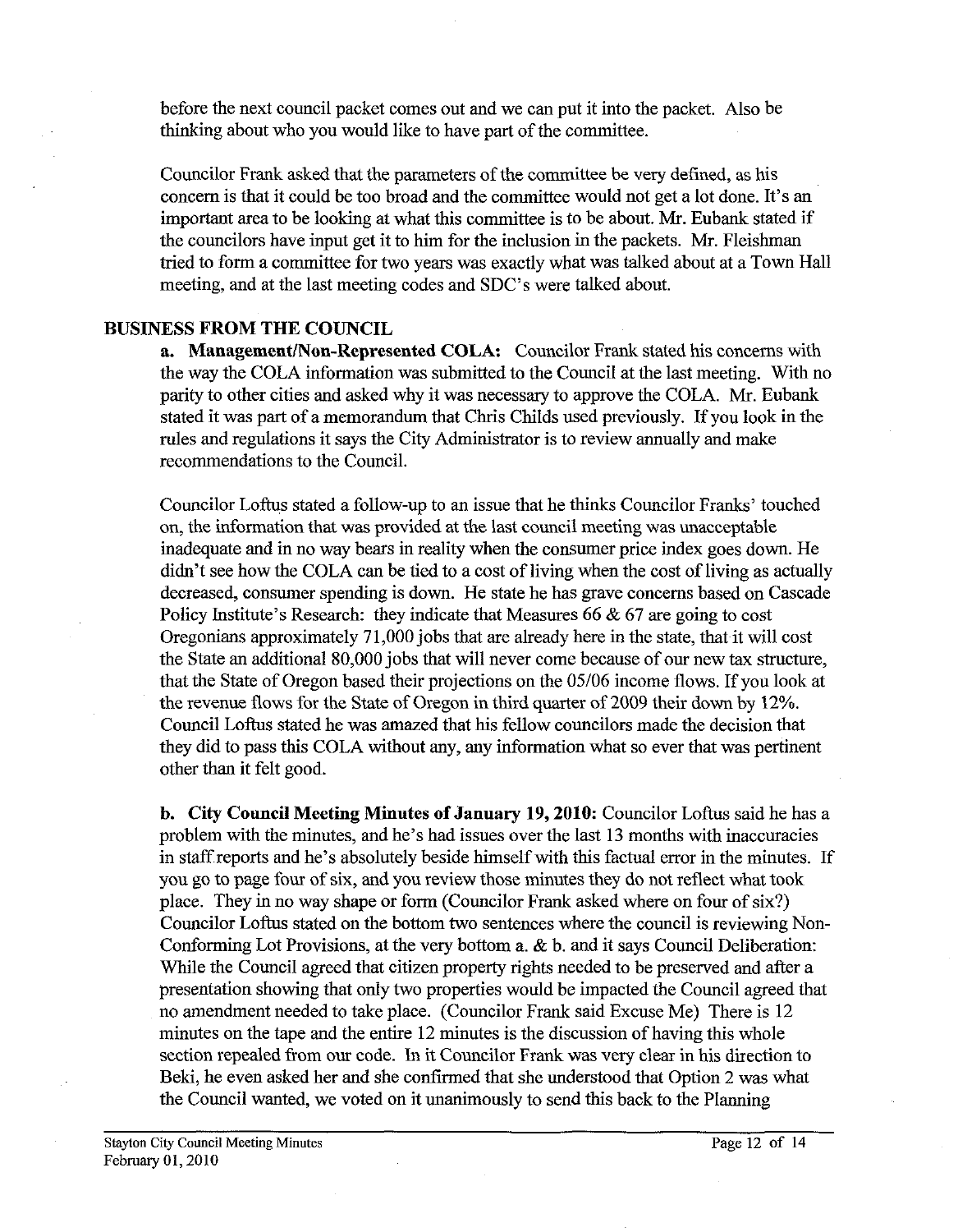Commission for public hearing to have this section removed from our code, and what Council Loftus fmds absolutely surprising, absolutely stunning is that the department heads, the city manager, and the city recorder did not catch this error. This is a policy decision that the city put forth and this is a clear example of the type of management that we are getting and it ties right back into your decision to award the COLA which Councilor Loftus tie directly to performance and quite frankly if this had not been caught it would create further problems down the road. Council Loftus further stated that he has had discussions with the city manager with regards to grammatical errors, and factual errors being involved with staff reports and he thinks this is a pretty clear cut case where no body has done their job, absolutely no one. You three were present here do you want me to play the minutes so that you can hear the discussion that took place, because Councilor Loftus thinks it's absolutely critical that everyone of us up here understand what was going through their mind when these minutes were written when you reviewed them and sent them out to us to review. When Dan Fleishman was given specific instructions to create a public hearing and send this to the Planning Commission, and when Beki Petersen was asked specifically, do you understand the motion that is on the table.

Mayor Aboud asked staff if they could look at the minutes and revise them for the next meeting. Mr. Eubank stated yes. Mayor Aboud stated he didn't know what else to say. Councilor Loftus said, he truly believes that this is almost borderline malfeasance in that there is a serious, serious problem when there is no body catching these mistakes, absolutely nobody on the staff side caught this. And, there needs to be a procedure put into place where the staff is reviewing each others' work. This gets right at the heart of the incompetence that our citizen Alan Roth was talking about. Mayor Aboud stated, let's wait and see what the minutes look like at the next meeting.

#### ADJOURN

There being no further business, the meeting was adjourned.